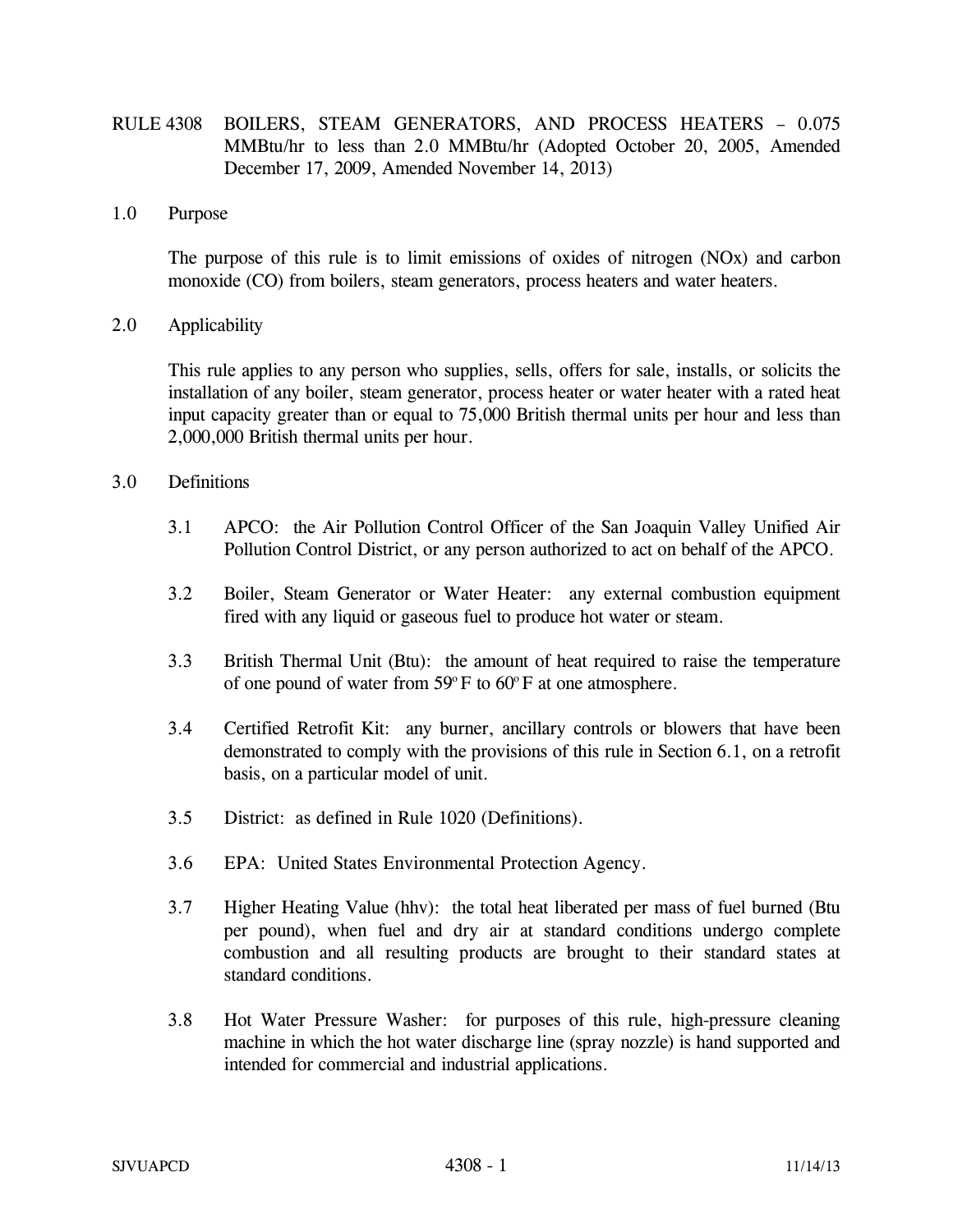- 3.9 Humidifier: a device or system that uses an air stream heated by a direct contact combustion process in combination with a water spray to produce warm air of high humidity in order to maintain or increase the moisture content of the material being processed or conveyed by the air stream. For the purpose of this rule, such a device is not considered a boiler, steam generator or process heater.
- 3.10 Instantaneous Water Heater: a water heater with a rated heat input capacity per hour that heats water only when it flows through a heat exchanger.
- 3.11 Manufactured Home:as defined in 42 United States Code Section 5402 and California Health and Safety Code Section 18007.
- 3.12 NOx Emissions: the sum of oxides of nitrogen (NOx) in the flue gas, collectively expressed as nitrogen dioxide.
- 3.13 Process Heater: any combustion equipment fired on gaseous or liquid fuel, which transfers heat from combustion gases to water or process streams. Process heaters exclude kilns or ovens used for drying, baking, cooking, calcining, heat treating, or vitrifying.
- 3.14 PUC Quality Natural Gas: California Public Utility Commission Quality Natural Gas is any gaseous fuel, gas-containing fuel where the sulfur content is no more than one-fourth (0.25) grain of hydrogen sulfide per one hundred (100) standard cubic feet and no more than five (5) grains of total sulfur per one hundred (100) standard cubic feet. PUC quality natural gas also means high methane gas of at least 80% methane by volume.
- 3.15 Rated Heat Input: the heat input capacity, usually expressed as million Btu per hour (MMBtu/hr), usually specified on the nameplate of the unit. If the unit has been physically modified such that its maximum heat input differs from what is specified on the nameplate, the modified maximum heat input shall be considered as the rated heat input and made enforceable by Permit to Operate or Registration Certificate.
- 3.16 Recreational Vehicle: any vehicle used for recreational purposes and designed to include a water heater and is required to be licensed to be driven or moved on the highways of California.
- 3.17 SCAQMD: South Coast Air Quality Management District.
- 3.18 Unit: any boiler, process heater, or water heater as defined in this rule.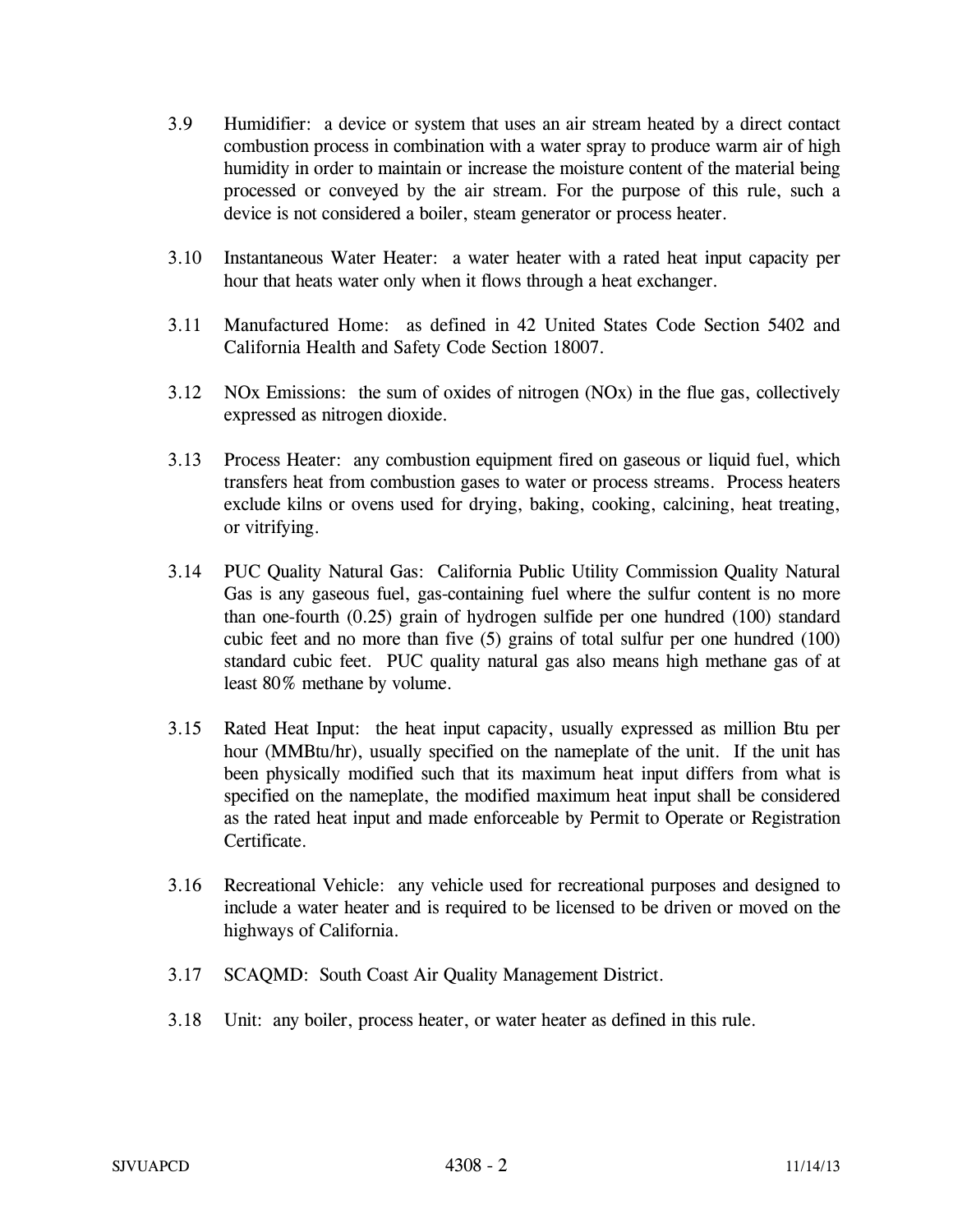## 4.0 Exemptions

The provisions of this rule shall not apply to:

- 4.1 Units installed in manufactured homes;
- 4.2 Units installed in recreational vehicles; and
- 4.3 Hot water pressure washers.
- 5.0 Requirements
	- 5.1 Until December 31, 2014, a person shall not supply, sell, offer for sale, install or solicit the installation of any boiler, process heater or water heater unless it has been certified pursuant to Section 6.1 and complies with Table 1 NOx limits and CO limits specified in Section 5.3.
	- 5.2 On and after January 1, 2015, a person shall not supply, sell, offer for sale, install or solicit the installation of any boiler, process heater or water heater unless it has been certified pursuant to Section 6.1 and complies with Table 2 NOx limits and CO limits specified in Section 5.3.
	- 5.3 Units with a rated heat input capacity of 0.4 MMBtu/hr to less than 2.0 MMBtu/hr shall not exceed the CO limit of 400 ppm at 3% stack gas oxygen by volume on a dry basis.

| Table 1                                                                                                           |                                                   |                        |  |
|-------------------------------------------------------------------------------------------------------------------|---------------------------------------------------|------------------------|--|
| Emission Limits (Effective until December 31, 2014)                                                               |                                                   |                        |  |
| Type and Size of Unit,                                                                                            | <b>NO<sub>x</sub></b> Limit                       |                        |  |
| in MMBtu/hr                                                                                                       | (at 3% stack gas oxygen by volume on a dry basis) |                        |  |
|                                                                                                                   | <b>PUC Gas</b>                                    | Non PUC Gas or         |  |
|                                                                                                                   |                                                   | Liquid                 |  |
|                                                                                                                   | lb/MMBtu of heat input                            | lb/MMBtu of heat input |  |
|                                                                                                                   | (ppmv)                                            | (ppmv)                 |  |
| Units greater than or equal to $0.075$ but less<br>than or equal to 0.4, except as specified below                | 0.024(20)                                         | 0.093(77)              |  |
| Units greater than $0.4$ but less than $2.0$ ,<br>except as specified below                                       | 0.024(20)                                         | 0.036(30)              |  |
| Instantaneous water heaters and pool heaters<br>greater than or equal to $0.075$ but less than or<br>equal to 0.4 | 0.068(55)                                         | 0.093(77)              |  |
| Instantaneous water heaters and pool heaters<br>greater than $0.4$ but less than $2.0$                            | 0.024(20)                                         | 0.036(30)              |  |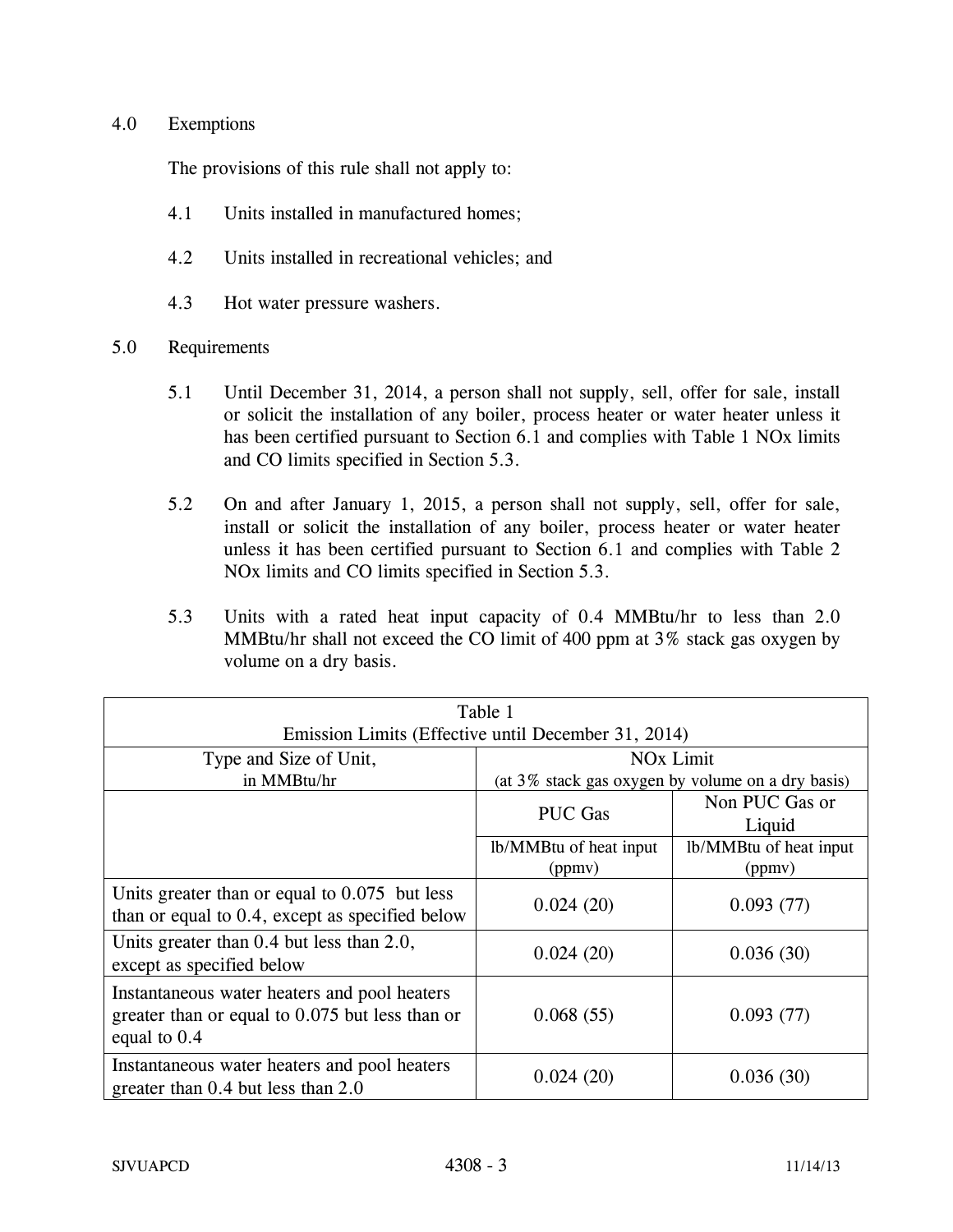| Table 2                                                                                            |                                                   |                                  |  |
|----------------------------------------------------------------------------------------------------|---------------------------------------------------|----------------------------------|--|
| Emission Limits (Effective on and after January 1, 2015)                                           |                                                   |                                  |  |
| Type and Size of Unit,                                                                             | <b>NO<sub>x</sub></b> Limit                       |                                  |  |
| in MMBtu/hr                                                                                        | (at 3% stack gas oxygen by volume on a dry basis) |                                  |  |
|                                                                                                    | <b>PUC Gas</b>                                    | Non PUC Gas or<br>Liquid         |  |
|                                                                                                    | lb/MMBtu of heat input<br>(ppmv)                  | lb/MMBtu of heat input<br>(ppmv) |  |
| Units greater than or equal to $0.075$ but less<br>than or equal to 0.4, except as specified below | 0.024(20)                                         | 0.093(77)                        |  |
| Units greater than 0.4 but less than 2.0,<br>except as specified below                             | 0.024(20)                                         | 0.036(30)                        |  |
| Instantaneous water heaters greater than or<br>equal to $0.075$ but less than or equal to $0.4$    | 0.024(20)                                         | 0.093(77)                        |  |
| Instantaneous water heaters greater than<br>$0.4$ but less than $2.0$                              | 0.024(20)                                         | 0.036(30)                        |  |
| Pool heaters greater than or equal to 0.075 but<br>less than or equal to $0.4$                     | 0.068(55)                                         | 0.093(77)                        |  |
| Pool heaters greater than 0.4 but less than 2.0                                                    | 0.024(20)                                         | 0.036(30)                        |  |

## 6.0 Administrative Requirements

6.1 Methods of Emission Certification

 Certified emissions levels shall be demonstrated by an emission certification approved under either of the following:

- 6.1.1 The District's certification program as described in Section 6.2 and 6.3 of this rule.
- 6.1.2 The SCAQMD Certification List for Rule 1146.2.
- 6.1.3 Other emission certification programs approved by the EPA and APCO.
- 6.2 District Certification Program Specifications Unit Manufacturer
	- 6.2.1 For each new unit or retrofit kit to be certified, the manufacturer shall obtain from an independent testing laboratory, a certification source test verifying compliance with the emission limits in Section 5.0. The results shall be submitted with the compliance report information in Section 6.3.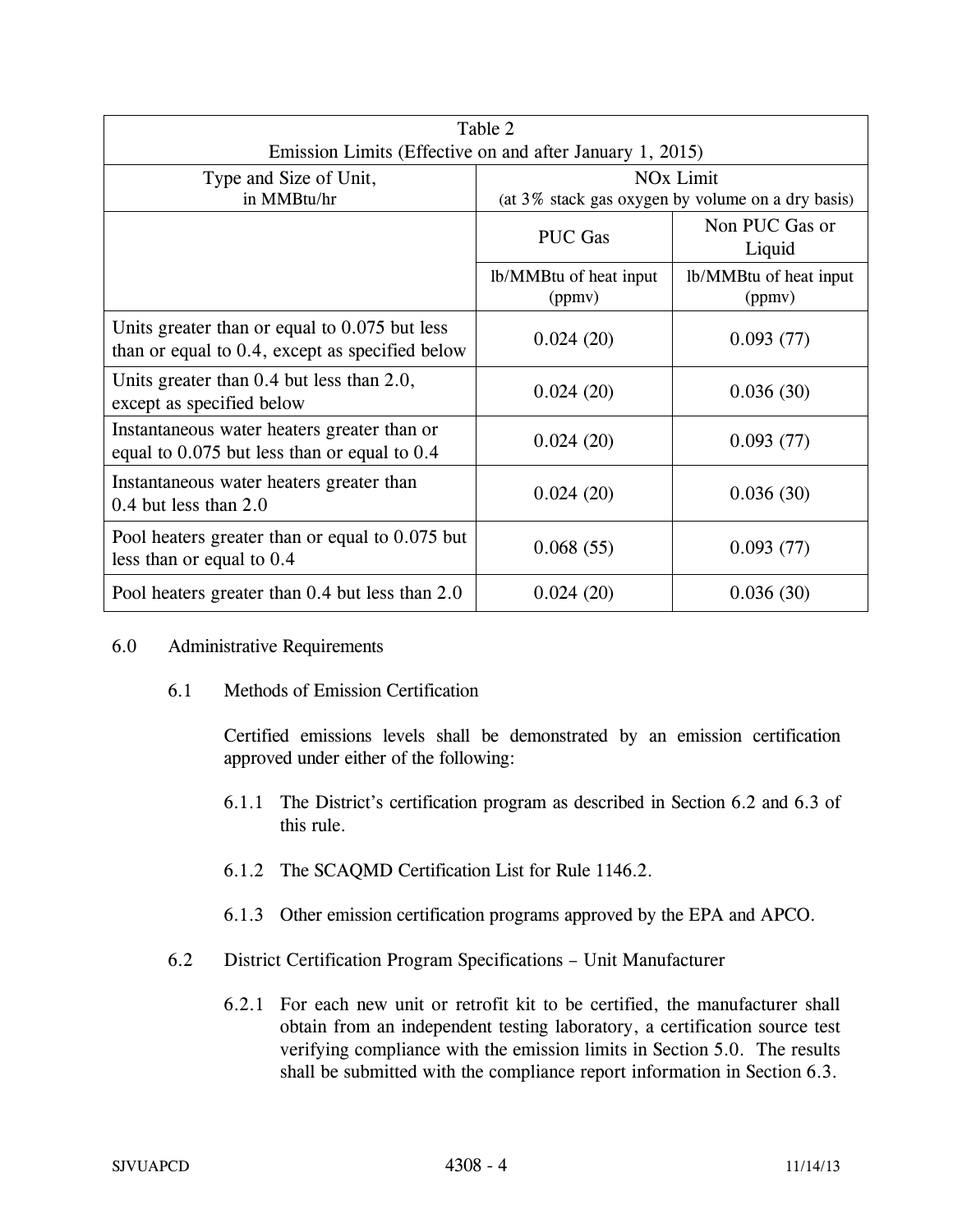- 6.2.2 Source tests shall be conducted on a randomly selected unit no more than 90 days prior to the date of proposed certification of the model by the District.
- 6.2.3 Tests shall be conducted and reports shall be prepared according to District Rule 1081 (Source Sampling) and, for natural gas-fired units, the "Nitrogen Oxides Emissions Compliance Testing for Natural Gas-Fired Water Heaters and Small Boilers," Protocol, SCAQMD, Source Testing and Engineering Branch, Applied Science and Technology.
- 6.2.4 District certification for a manufacturer shall be valid for three years from the date of certification.
- 6.2.5 The District shall publish and maintain a list of certified emissions for the tested unit.
- 6.3 Compliance Report

The compliance report shall be submitted to the District and shall contain the following information:

- 6.3.1 Name and address of manufacturer,
- 6.3.2 Brand name,
- 6.3.3 Model number, as it appears on the permanent nameplate, and
- 6.3.4 Description of the model unit or retrofit kit being certified, including burner type and rated heat input capacity.
- 6.3.5 A report on the certification test specified in Section 6.2.3.
- 6.3.6 A signed and dated statement attesting, under penalty of perjury, to the accuracy of all statements and information in the compliance report.
- 6.4 Identification of Compliant Units

 The manufacturer subject to Section 6.2 shall display the model number and the certification status, as determined in Section 6.2 of this rule, of an applicable unit or retrofit kit on the permanent nameplate of the unit or kit. If packaging obscures the permanent nameplate, the model number and certification status shall also appear on the packaging.